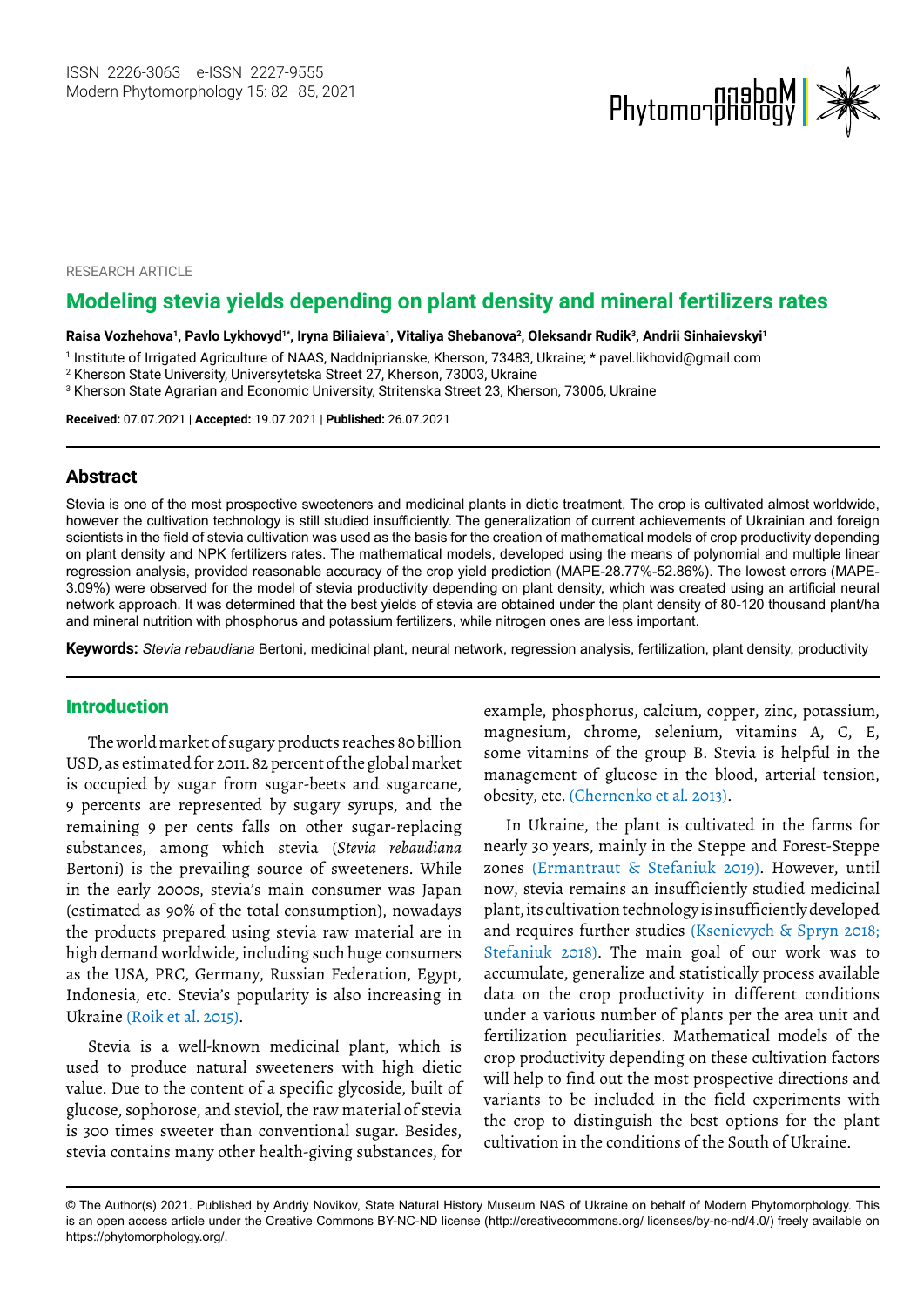## Materials and Methods

To create the models of stevia productivity depending on plant density and mineral fertilizers application rates we analysed the data of perennial studies, conducted during the recent decades in Ukraine and abroad (Aladakatti et al. 2012, Benhmimou et al. 2017, Shivani et al. 2019, Stefaniuk et al. 2015, Stefaniuk 2017, Stefaniuk & Bondarenko 2013, Taleie et al. 2012, Tansi et al. 2017, Ucar et al. 2018, Zavgorodniy 2003). The data of the studies was generalized and processed by the standard algorithm of multiple linear and polynomic regression analysis in Microsoft Excel 365 add-in BioStat v7 (Neter et al. 1996). Modelling stevia fresh biomass yield depending on plant population was also performed using an artificial neural network with 4 hidden neurons, which was trained for 1000 epochs at the learning rate of 0.80 by the back propagation algorithm. A neural network was implemented by Tiberius XL software (Brierley & Batty 1999). Evaluation of the created mathematical models was performed using the criterion of Mean Absolute Percentage Error (MAPE) and R<sup>2</sup> values (Khair et al. 2017). The study is a part of the complex scientific investigation on the mathematical modelling of medicinal plant's productivity (Lykhovyd et al. 2021).

#### **Results**

Polynomial regression analysis of the generalized experimental data of different studies allowed us to create the mathematical model of stevia productivity (in fresh biomass) depending on the plant's population. Graphic analysis of the model points out that the maximum yield (on average, at the level of 22 t/ha-23 t/ ha) could be obtained in the crops with a density of 80-120 thousand plant/ha. The minimum productivity (10 t/ha-15 t/ha) is usual for thinned crops (25-40 thousand plants/ ha), while excessive (over 120 thousand/ha) thickening of the plants leads to a slight drop in the yield (to 20-22 t/ ha). The highest yield of the vegetative mass of stevia at the level of 38.9 t/ha was obtained at a plant density of 100 thousand/ha, and the lowest one (7.0 t/ha) at a density of 40 thousand plants/ha (Fig. 1). The mathematical equation of the crop fresh biomass yield depending on the plant population is represented in the formula (1):

 $Y = -0.002x^2 + 0.4225x + 0.7401$  (1)

where Y-stevia fresh biomass yield, t/ha: x-plant density of the crop, thousands of plants/ha.

Statistics for model (1) are given in Tab. 1, testifying about the reasonable performance of the developed mathematical estimation method (Moreno et al. 2013).



**Figure 1.** Approximation of the polynomial regression model for stevia fresh biomass yield depending on the plant density.

**Table 1.** Statistics for the model of stevia fresh biomass yield depending on plant density.

| Index                                     | Value    |
|-------------------------------------------|----------|
| R (correlation coefficient)               | 0.4131   |
| $R2$ (determination coefficient)          | 0.1706   |
| $R2$ (adjusted determination coefficient) | 0.1361   |
| S (standard deviation)                    | 6.9775   |
| MAPE (Mean Absolute Percentage Error)     | 2877     |
| Zero hypothesis                           | Declined |
|                                           |          |

An artificial neural network model did not significantly outperform the regression one, although we must admit the lower errors of the model. The greatest disadvantage of the neural model is the absolute absence of the formula for its description and the impossibility of its use out of the Tiberius XL software environment. Some statistics for the model are presented in Tab. 2. Visualization of the neural network model for stevia productivity is presented in Fig. 2.

**Table 2.** Statistics for the model of stevia fresh biomass yield depending on plant density.

| Index                                 | Value     |
|---------------------------------------|-----------|
| R (correlation coefficient)           | 0.3480    |
| $R2$ (determination coefficient)      | 0 1 2 1 1 |
| NE (normalized error)                 | 0.4857    |
| MAPE (Mean Absolute Percentage Error) | 3.09      |



**Figure 2.** Relative errors of the model for stevia fresh biomass yield depending on plant density (artificial neural network computation).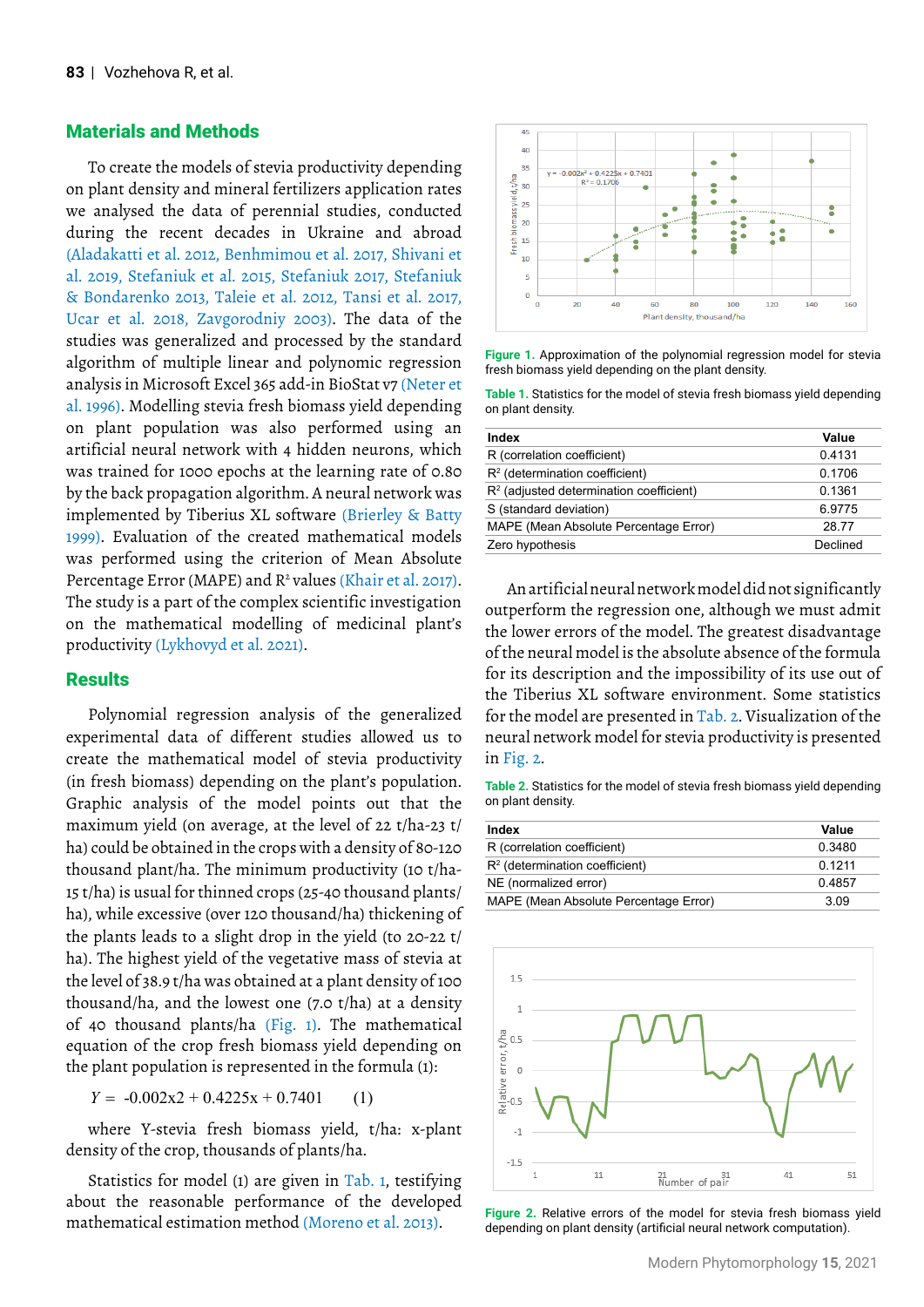Besides, a mathematical model for stevia fresh biomass productivity depending on the rates of mineral NPK fertilizers was developed. It was found that mineral fertilizers have a positive effect on crop productivity. The model of the form (2) indicates that the most important nutrient for the crop is phosphorus (1 kg/ha of the applied active substance provides the formation of 28.7 kg/ha of fresh biomass of stevia), while the plant demands nitrogen are modest.

 $Y = 3.5469 + 0.0167N + 0.0287P + 0.0239K$  (2)

where Y-stevia fresh biomass yield, t/ha: NPK-mineral fertilizers application rates in the active substance, kg/ha.

Thus, stevia requires primarily phosphorus-potassium (and on soils with a high content of available potassiumonly phosphorus) nutrition to form high yields. Statistics of the developed mathematical model are given in Tab. 3. The model approximation has testified about a reasonable level of accuracy of the multiple regression equation (Moreno et al. 2013). The graphic model approximation is given in Fig. 3.

**Table 3.** Statistics for the model of stevia fresh biomass yield depending on NPK mineral fertilizers rates.

| Index                                     | Value    |
|-------------------------------------------|----------|
| R (correlation coefficient)               | 0.5713   |
| $R2$ (determination coefficient)          | 0.3264   |
| $R2$ (adjusted determination coefficient) | 0.2542   |
| S (standard deviation)                    | 3.1809   |
| MAPE (Mean Absolute Percentage Error)     | 52.86    |
| Zero hypothesis                           | Declined |



**Figure 3.** Approximation of the model of stevia fresh biomass yield depending on NPK fertilizers rates.

We are the first to develop and offer mathematical models of stevia productivity formation. Further studies will be targeted on the determination of the best options of sowing dates for the crop.

## **Conclusion**

The results of the study revealed valuable regulations in stevia yield formation processes, namely: the best plant density for the crop is within the range of 80-120 thousand plant/ha, the necessity of mineral fertilization of the plant with a special focus on phosphorus fertilizers. Further studies are required to make theoretical knowledge about stevia yield formation deeper. Mathematical modelling is one of the most convenient, accurate and fast methods for better understanding the processes of productivity formation under the influence of different natural and anthropogenic factors.

### References

**Aladakatti Y.R., Palled Y.B., Chetti M.B., Halikatti S.I., Alagundagi S.C., Patil P.L., Janawade A.D. (2012).** Effect of nitrogen, phosphorus and potassium levels on growth and yield of stevia (Stevia rebaudiana Bertoni). *Karnataka J Agric Sci* **25:** 25-29. https://doi.org/10.2307/2399915

**Benhmimou A., Ibriz M., Al Faïz C., Gaboun F., Douaik A., Amchra F.Z., Lage M. (2017).** Effects of planting density and harvesting time on productivity of natural sweetener plant (Stevia rebaudiana Bertoni.) in Larache region, Morocco. *Internat J Plant Res* **7:** 83-89. [http://ofsq.](http://ofsq.everstevia.com/Dinsity-Harvesting-Time-Morocco.pdf) [everstevia.com/Dinsity-Harvesting-Time-Morocco.pdf](http://ofsq.everstevia.com/Dinsity-Harvesting-Time-Morocco.pdf) 

**Brierley P., Batty B. (1999).** Data mining with neural networks-an applied example in understanding electricity consumption patterns. *Knowledge Discovery Data Mining* **12:** 240-303.

**Chernenko O.V., Kormiltsev B.F., Kozlyk T.I. (2013).** Peculiarities of stevia seed treatment before sowing and technology of seedlings cultivation in the conditions of Polissia. *Agroinductrial Product Polissia* **6:** 74-77.<http://dx.doi.org/10.11646/phytotaxa.257.2.6>

**Ermantraut E., Stefaniuk V. (2019).** Biological and agrotechnical bases of stevia (Stevia rebaudiana Bertoni) cultivation in the Foreststeppe and the Steppe of Ukraine. *Agrobiol* **1:** 47-54. [https://doi.](https://doi.org/10.33245/2310-9270-2019-146-1-47-54) [org/10.33245/2310-9270-2019-146-1-47-54](https://doi.org/10.33245/2310-9270-2019-146-1-47-54)

**Khair U., Fahmi H., Al Hakim S., Rahim R. (2017).** Forecasting error calculation with mean absolute deviation and mean absolute percentage error. *In J Physics: Conf Series* **930:** 012002. [https://iopscience.iop.org/](https://iopscience.iop.org/article/10.1088/1742-6596/930/1/012002/meta) [article/10.1088/1742-6596/930/1/012002/meta](https://iopscience.iop.org/article/10.1088/1742-6596/930/1/012002/meta)

**Ksenievych O.V., Spryn O.B. (2018).** Cultivation of stevia in Kherson oblast. STEM-education as a direction for modernization in the learning methods of natural and mathematical disciplines at schools and higher educational establishments pp: 119-122.

**Lykhovyd P.V. (2018).** Prediction of sweet corn yield depending on cultivation technology parameters by using linear regression and artificial neural network methods. *Biosyst Diversity* **26:** 11-15. [https://doi.](https://doi.org/10.15421/011802) [org/10.15421/011802](https://doi.org/10.15421/011802)

**Lykhovyd P., Biliaieva I., Piliarskyi V., Lavrenko N., Maksymov M. (2021).** Modeling valerian roots yield depending on mineral fertilization rates. *M Phytomorphol* **15:** 51-55.

**Moreno J.J.M., Pol A.P., Abad A.S., Blasco B.C. (2013).** Using the R-MAPE index as a resistant measure of forecast accuracy. *Psicothema* **25:** 500-506.<https://doi.org/10.7334/psicothema2013.23>

**Neter J., Kutner M.H., Nachtsheim C.J. Wasserman W. (1996).** Applied linear statistical models. 4th Edition WCB McGraw-Hill, New York.

**Roik M., Kuznetchova I., Zaharevich V. (2015).** Production and use of stevia (Stevia rebaudiana Bertoni) worldwide. *Scientific Works of NUFT* **25:** 202-207.

**Shivani K., Gautam G., Sukany G., MR M. (2019).** Impact of spacing and levels of nitrogen on growth and yield of stevia (Stevia rebaudiana Bertoni). *J Pharmacognosy Phytochem* **8:** 1878-1881. [https://www.](https://www.phytojournal.com/archives/2019/vol8issue3/PartX/8-2-461-151.pdf) [phytojournal.com/archives/2019/vol8issue3/PartX/8-2-461-151.pdf](https://www.phytojournal.com/archives/2019/vol8issue3/PartX/8-2-461-151.pdf)

**Stefaniuk V.Yo. (2017).** Effect of nutrition elements on the productivity of stevia. *Sugar Beets* **4:** 18-19.

**Stefaniuk V.Yo. (2018).** Scientific basics of adaptive technology of growing stevia in Ukraine. *Scientific Rep NULES Ukr* **75**.